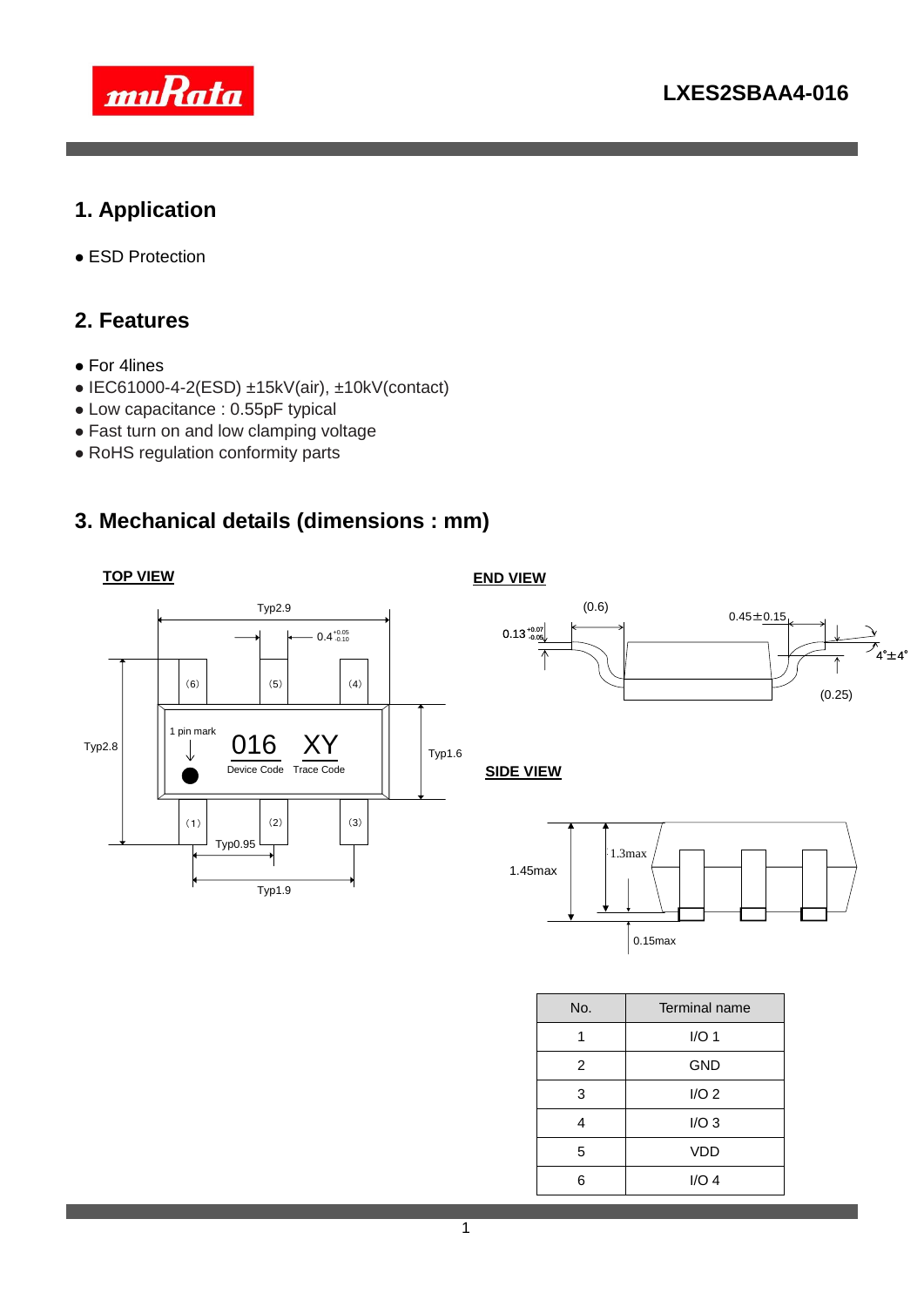

## **4. Schematic**



## **5. Maximum Ratings**

| Rating                            | <b>Value</b><br><b>Symbol</b>                |                 | <b>Units</b> |  |
|-----------------------------------|----------------------------------------------|-----------------|--------------|--|
| Operating voltage (VDD-GND)       | $V_{DC}$                                     | 5.5             |              |  |
| ESD per IEC 61000-4-2 (air)       |                                              | ±15             | kV           |  |
| ESD per IEC 61000-4-2 (contact)   | $\mathsf{V}_{\texttt{ESD}}$                  | ±10             |              |  |
| <b>Lead Soldering Temperature</b> | $\mathsf{T}_{\mathsf{SOL}}$                  | 260(10sec.)     | °C           |  |
| <b>Operating Temperature</b>      | $-40$ to $+85$<br>$\mathsf{T}_{\mathsf{OP}}$ |                 | °C           |  |
| Storage Temperature               | $\mathsf{T}_{\text{STO}}$                    | $-40$ to $+125$ | °C           |  |

## **6. Electrical characteristics (T=25 <sup>o</sup>C)**

| <b>Parameter</b>               | <b>Symbol</b>            | <b>Conditions</b>                                                        | <b>Min</b> | <b>Typ</b> | <b>Max</b> | <b>Units</b> |
|--------------------------------|--------------------------|--------------------------------------------------------------------------|------------|------------|------------|--------------|
| Leakage current<br>$(I/O-GND)$ | <b>I</b> Leak            | $V_{\text{pin5}} = 5V$ , $V_{\text{pin2}} = 0V$ , $V_{\text{CH}} = 0.5V$ |            |            |            | μA           |
| Breakdown Voltage              | $\mathsf{V}_\mathsf{BV}$ | $I_{\rm BV} = 1 \text{mA}$                                               | 6          |            | 9          |              |
| Capacitance<br>$(I/O-GND)$     | $C_{\text{IN}}$          | Vpin5=5V, Vpin2=0V, Vin=2.5V,<br>$f=1$ MHz                               |            | 0.55       |            | рF           |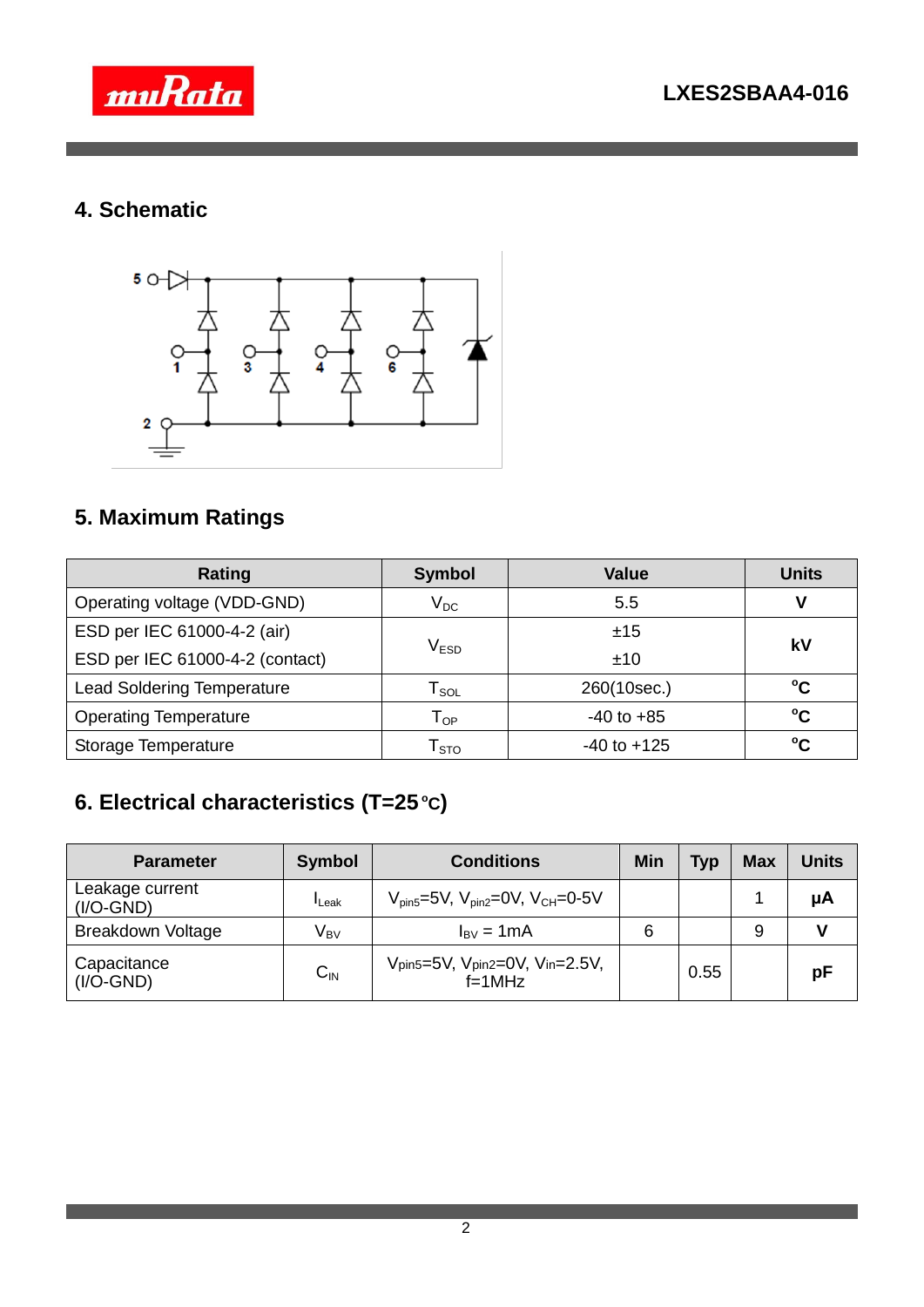

### **7. Typical Characteristic**



### **8. Soldering Footprint (dimensions : mm)**



Notes: this land layout is for reference purpose only.